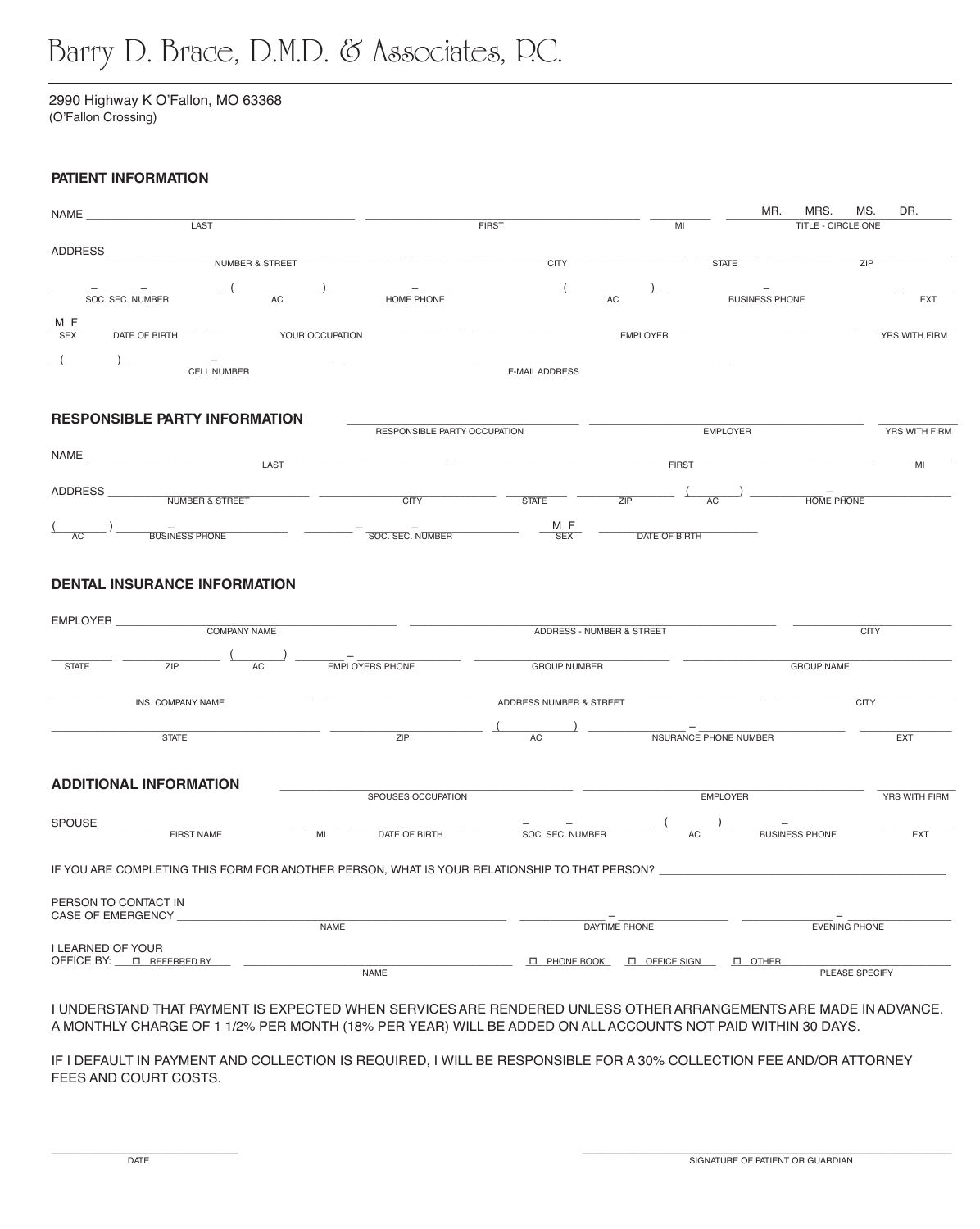## **Dental History**

| Name |  |  |  |
|------|--|--|--|
|      |  |  |  |
|      |  |  |  |

Type of Dental Treatment Desired (Check one)

- $\Box$  Emergency (Relief of pain and treatment of chief complaint only)
- $\Box$  Complete (Initial examination and treatment as required)
- Consultation (Please specify)\_\_\_\_\_\_\_\_\_\_\_\_\_\_\_\_\_\_\_\_\_\_\_\_\_\_\_\_\_\_\_\_\_\_\_\_\_\_\_\_\_\_\_\_\_\_\_\_\_\_
- Other\_\_\_\_\_\_\_\_\_\_\_\_\_\_\_\_\_\_\_\_\_\_\_\_\_\_\_\_\_\_\_\_\_\_\_\_\_\_\_\_\_\_\_\_\_\_\_\_\_\_\_\_\_\_\_\_\_\_\_\_\_\_\_\_\_\_\_\_\_

Date of last dental treatment:\_\_\_\_\_\_\_\_\_\_\_\_\_\_\_\_

Dental services received:\_\_\_\_\_\_\_\_\_\_\_\_\_\_\_\_\_\_\_\_\_\_\_\_\_\_\_\_\_\_\_\_\_\_\_\_\_\_\_\_\_\_\_\_\_\_\_\_\_\_\_\_\_\_\_\_\_\_\_\_\_\_

| Describe chief dental concern: |  |
|--------------------------------|--|
|                                |  |

| Please Check:                                                                 | <b>NC</b> |
|-------------------------------------------------------------------------------|-----------|
|                                                                               |           |
|                                                                               |           |
|                                                                               | $\Box$    |
| Do you have pain, discomfort, sores, or lumps anywhere in                     |           |
|                                                                               |           |
|                                                                               |           |
|                                                                               |           |
|                                                                               |           |
|                                                                               |           |
|                                                                               |           |
|                                                                               |           |
|                                                                               |           |
|                                                                               |           |
|                                                                               |           |
|                                                                               |           |
|                                                                               |           |
| Do you feel you will eventually lose all of your teeth even with proper care? |           |
| Do any members of your family, including your parents,                        |           |
|                                                                               |           |
| Are you concerned about the finances required to return your                  |           |
|                                                                               |           |
| Do you get frustrated because you always have something to be                 |           |
|                                                                               |           |
| If, by magic, you could change anything about your teeth,                     |           |
| what would you change?                                                        |           |